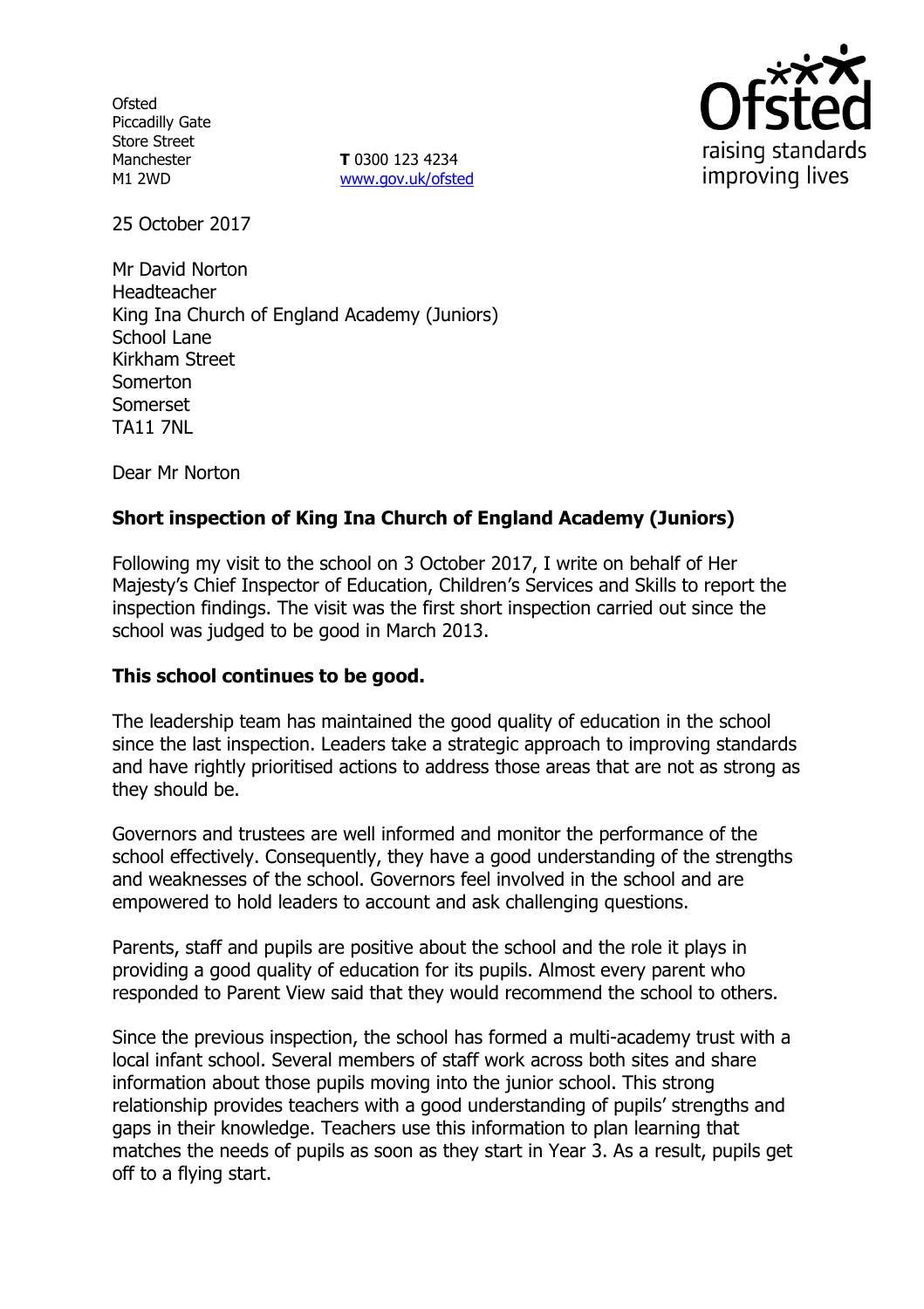

The previous inspection reported that it was necessary to improve the recording of behaviour incidents. Leaders now record all instances in detail and evaluate any patterns and trends. Records show that there are few behaviour incidents and behaviour across the school is a strength.

The previous inspection also identified the need to improve the quality of feedback for pupils across the school. Leaders have put in place a clear policy for providing feedback to pupils which teachers are adhering to consistently. Most pupils value the feedback that they receive and use this to improve their work.

## **Safeguarding is effective.**

Timely interventions and active engagement with multi-agency support are well recorded and leaders tenaciously follow up any referrals made. Leaders have ensured that staff are updated frequently about the risks pupils may face, including radicalisation, extremism and female genital mutilation.

Staff know what they must do if they have concerns for the welfare of a pupil. They know who to pass information on to and such concerns are well recorded and appropriate action taken. When leaders are not satisfied with the responses they receive, they are quick to escalate cases.

Every parent who responded to Parent View stated that their child is safe at school and looked after well. In the pupil survey, all pupils stated that they feel safe and feel they can speak to an adult in school if something is worrying them. Every member of staff that completed the survey strongly agreed that all pupils are safe.

## **Inspection findings**

- $\blacksquare$  In order to ascertain that the school remained good, a key line of enguiry was to establish the quality of the teaching of writing for pupils in Year 3 and Year 4, and the impact this has on their progress. This was an area for improvement identified in the previous inspection. Furthermore, for pupils at the end of Year 6, progress in writing was below the national average in 2016. However, in 2017, progress in writing had improved.
- Work in pupils' books shows strong progress from when they start in Year 3. Leaders' close work with the infant school has been effective to ensure that transition into the junior school is effective. Teachers share pupil information across the two settings and this informs future learning. Teachers use pupils' prior knowledge to inform teaching, learning and assessment. As a result, progress seen in writing books is strong.
- E Feedback is in line with the school's policy and teachers use this effectively to improve writing outcomes for pupils. In most cases, pupils engage well with this feedback and there are examples where feedback has resulted in immediate impact. Yet for some pupils, feedback is not having this impact. As a result, progress for these pupils is not as strong.
- **Pupils' books demonstrate that they are writing with an increased sense of**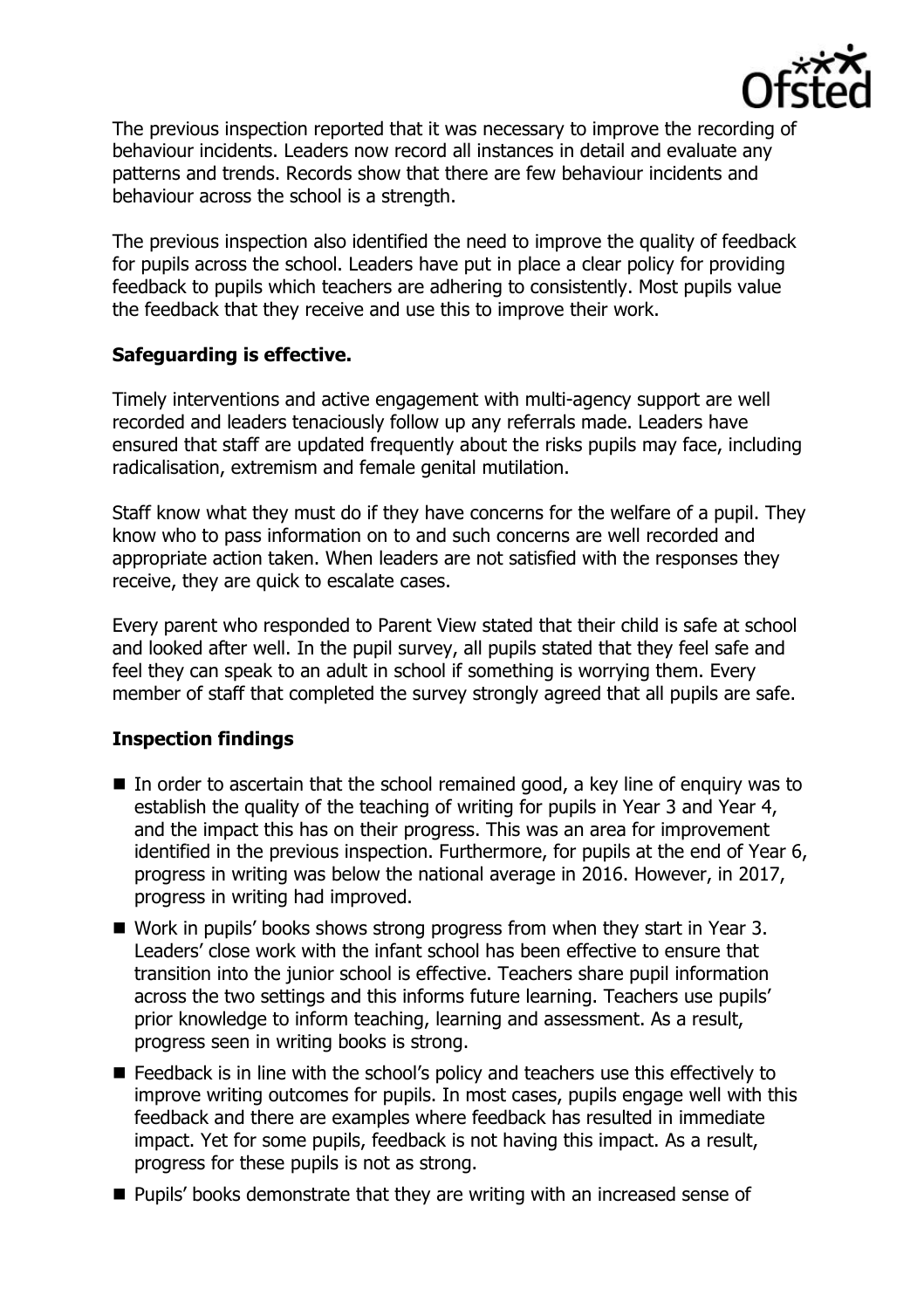

maturity. Pupils have access to a wide range of vocabulary and apply this well. They also have a raised awareness of writing for an audience. Consequently, pupils make clear efforts to engage the reader in their writing, regardless of the genre.

- The majority of pupils start school with a strong phonics understanding and can spell a range of words appropriate for their age. However, pupils do not always apply this understanding when writing at length. As a result, spelling errors are present for words that pupils should be able to spell. Leaders are aware of this and plans are in place to improve this aspect of pupils' writing.
- Another aspect I looked at was how well the school supports disadvantaged pupils in their reading development. In 2016, disadvantaged pupils made less progress, by the end of key stage 2, than other pupils nationally.
- Leaders have acted swiftly to improve outcomes for pupils in reading, and the end of key stage 2 results demonstrate the impact of their actions. In 2017, disadvantaged pupils made progress which was above the national average in reading. As a result, all disadvantaged pupils reached the standards expected for their age by the end of key stage 2. The progress made by disadvantaged pupils in other year groups is equally strong. Disadvantaged pupils are receiving good support which allows them to make the same progress as their peers. Consequently, the differences between these pupils' attainment and that of their peers are diminishing.
- Leaders have recognised that too few disadvantaged pupils achieve at greater depth in reading by the end of key stage 2. The school has put plans in place to remedy this but it is too early to see any impact.
- Leaders act swiftly to support those who require reading support or intervention. The communication with the infant school in the trust has helped to achieve this. Leaders identify pupils who require more support and they receive this as soon as they start in the junior school. For example, interventions are in place for those pupils who have not met the expected standard in the phonics screening check by the end of Year 2.
- The school has a robust system to help pupils make informed choices for reading, based on their reading ability. Pupils speak positively about the range of books on offer at school and look forward to accessing these. As a result, pupils make strong progress and have a positive attitude towards reading.
- $\blacksquare$  My third key line of enquiry looked at the effectiveness of support for pupils who have special educational needs and/or disabilities. In 2016, the progress for these pupils was in the lowest 10% nationally in reading and writing by the end of key stage 2.
- In 2017, the progress made by pupils who have special educational needs and/or disabilities in reading and writing improved, particularly in reading. As a result, the proportion of pupils working at age-related expectations by the end of key stage 2 had increased.
- The special educational needs coordinator (SENCo) has improved the transition of pupils from the infant school. As a result, leaders share information effectively and this helps to ensure that support is provided as soon as pupils start school.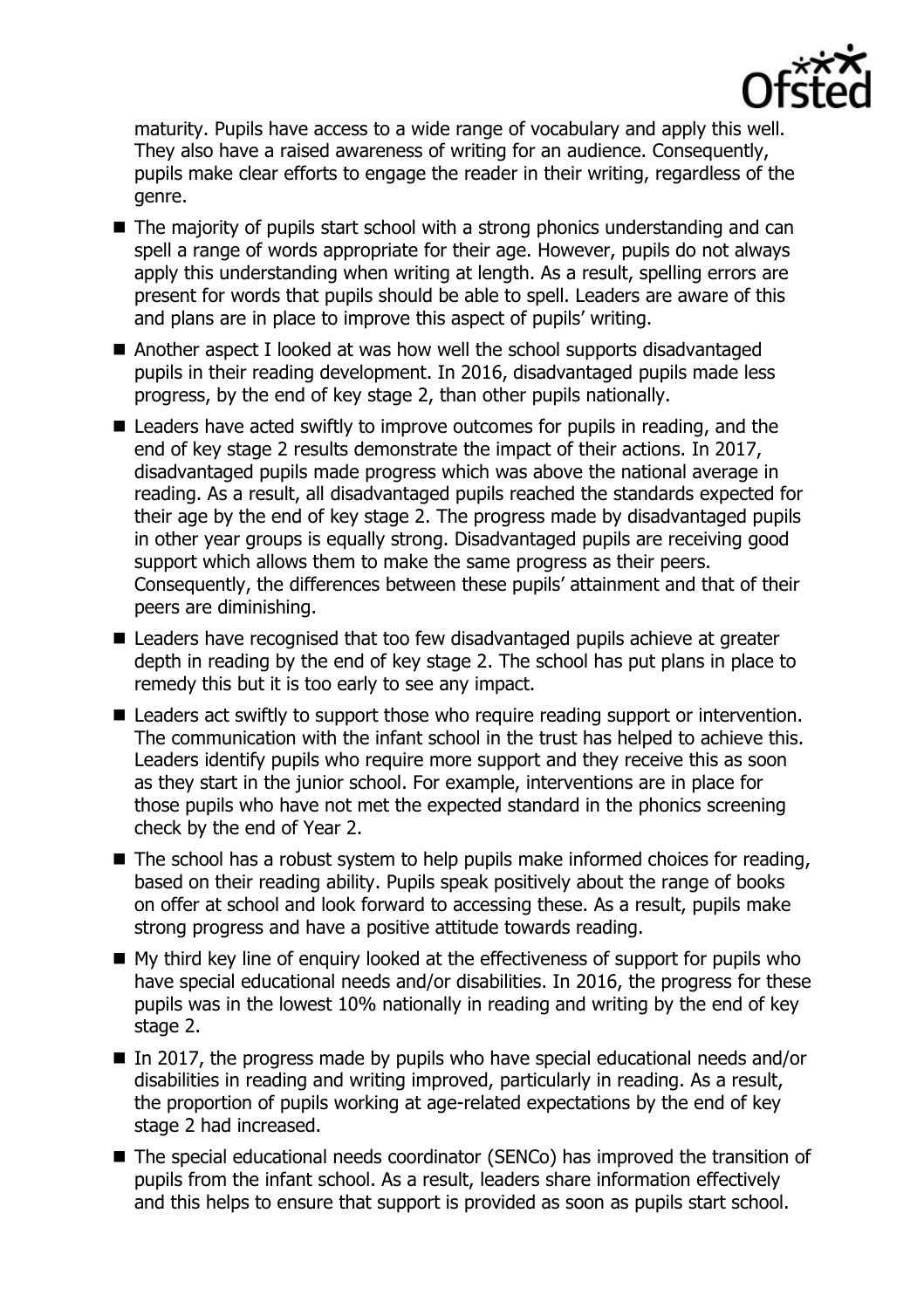

The SENCo works well with class teachers to share information and monitors closely the progress pupils make. Interventions are highly effective. Adults have high expectations of pupils and this results in strong progress during these sessions. Interventions build on prior knowledge and are well designed to meet the needs of pupils. Consequently, pupils who have special educational needs and/or disabilities make strong progress from their starting points.

- $\blacksquare$  The final line of enquiry looked at the impact that leaders have had in reducing absence for specific groups of pupils. This included disadvantaged pupils and those pupils who have special educational needs and/or disabilities.
- The absence rates for all pupils have decreased from a historically high level. However, for some groups, particularly disadvantaged pupils, absence remains higher than the levels seen nationally. The absence rates for pupils who have special educational needs and/or disabilities were high in the last academic year but these have improved. Current absence rates are in line with national figures.

# **Next steps for the school**

Leaders and those responsible for governance should ensure that:

- attendance improves for pupil groups, in particular pupils who have special educational needs and/or disabilities and disadvantaged pupils, to match the attendance rates for other pupils
- $\blacksquare$  teachers improve the accuracy of pupils' spelling, particularly when writing in subjects other than English
- the progress of pupil groups, particularly disadvantaged pupils, improves further so that more pupils are working above age-related expectations in reading by the end of key stage 2.

I am copying this letter to the chair of the governing body, the director of education for the Diocese of Bath and Wells, the regional schools commissioner and the director of children's services for Somerset. This letter will be published on the Ofsted website.

Yours sincerely

Nathan Kemp **Her Majesty's Inspector**

## **Information about the inspection**

During this inspection, I spoke with you, senior and middle leaders, and a group of governors. I also reviewed recent monitoring reports from your school improvement partner. I made visits to classrooms with a senior leader to meet pupils, observe learning and scrutinise their work. I also listened to disadvantaged pupils read and spoke with them about their attitudes to reading.